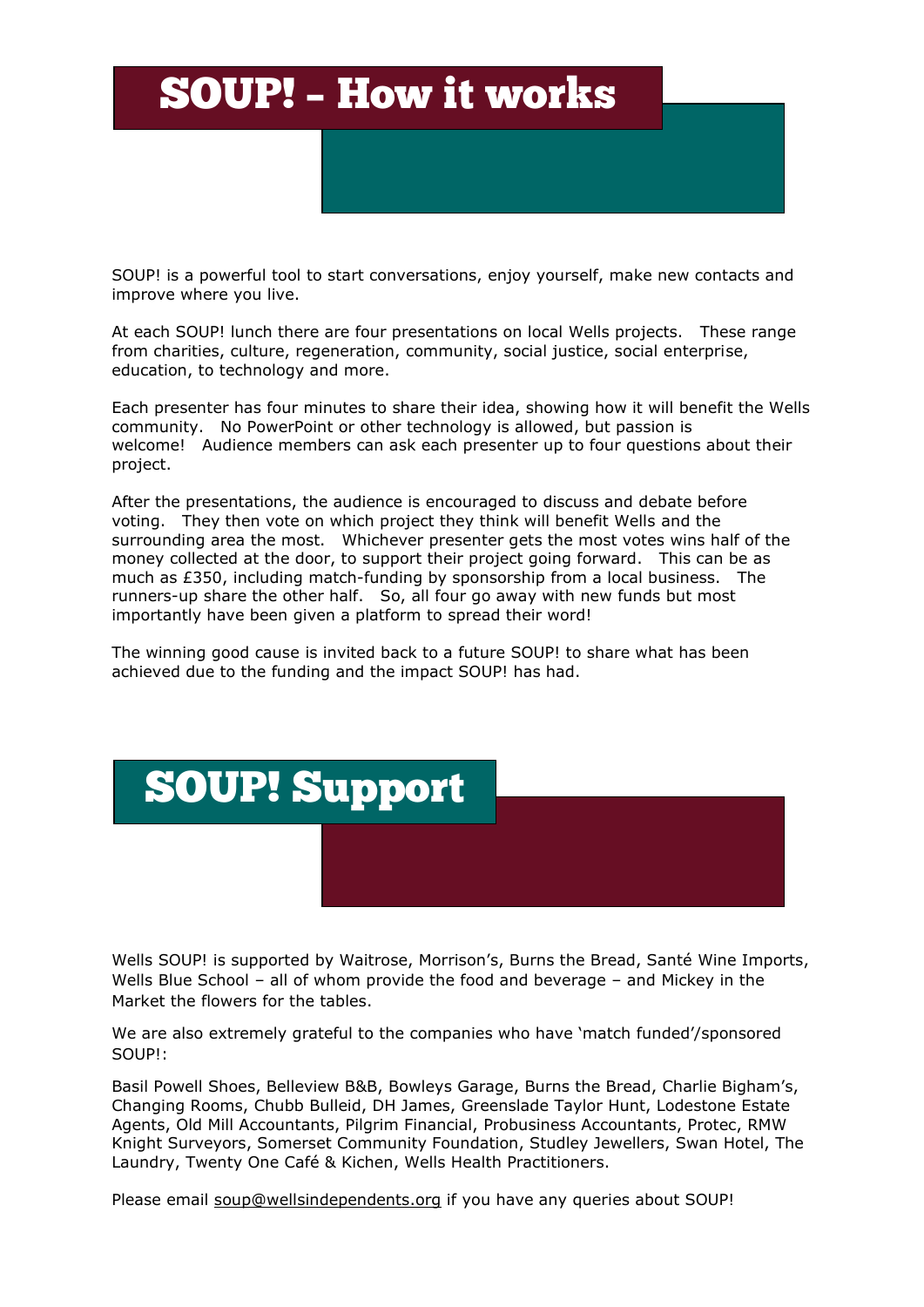## SOUP! Funding

Since SOUP! was introduced to Wells, the following 71 causes have received funding:

Connect Youth Wells Art Contemporary Beanstalk **Beanstalk Project Linus** Somerset Guild of Craftsmen GlastonburyFM YMCA Mendip Wells Air Cadets Parkinson's UK Count Me In Somerset Sight Cruse Bereavement Centre Wells Little Theatre Mells Home Library Centre Wells Macular Group Wells Bipolar Support Group Wells City Carnival Wells City Band Freewheelers 'Blood Bikes' Connect Centre Outreach Horrington Cricket Club Wells in Mosaic Heads Up **Wells Art Practice** Marie Curie **Marie Curie Society of Disabled Artists** Sustainable Wells **Hope for Tomorrow** Wells Beat Diabetes **Alzheimer's Society** PromiseWorks Stoma Heroes We Hear You **Friends** of Wells Cathedral Wells Neighbourhood Watch

The Lawrence Centre The Vineyard Food & Drink for the Needy Safe Systems Consultancy **Headway Somerset Performers** Counsellors Collective Somerset & Wessex Eating Disorder Association Strawberry Line East **City of Wells Dementia Action Alliance** Mothers Union Somerset Area Bereavement Care TS5C Somerton & Wells Guide Dogs for the Blind City of Wells Almshouses Friends of Mendip Hospital Cemetery Wells Swimming Club Mid-Somerset Self Help Tinnitus Group Wells Museum Wells Community Chernobyl Link Mendip MS Group Somerset Levels Carriage Riding for the Disabled MIND in Somerset STAR (Somerset Trust for Arts & Recreation) Wells Millennium Tapestry Wells MacMillan Cancer Support City of Wells Lions Club Children's Hospice South West Ageing Well (Age UK Wells) Blue School Plastic Free Eco Group Wells St John Ambulance Somerset Prostate Cancer Support Association Children's World Mendip Fibromyalgia Support Group